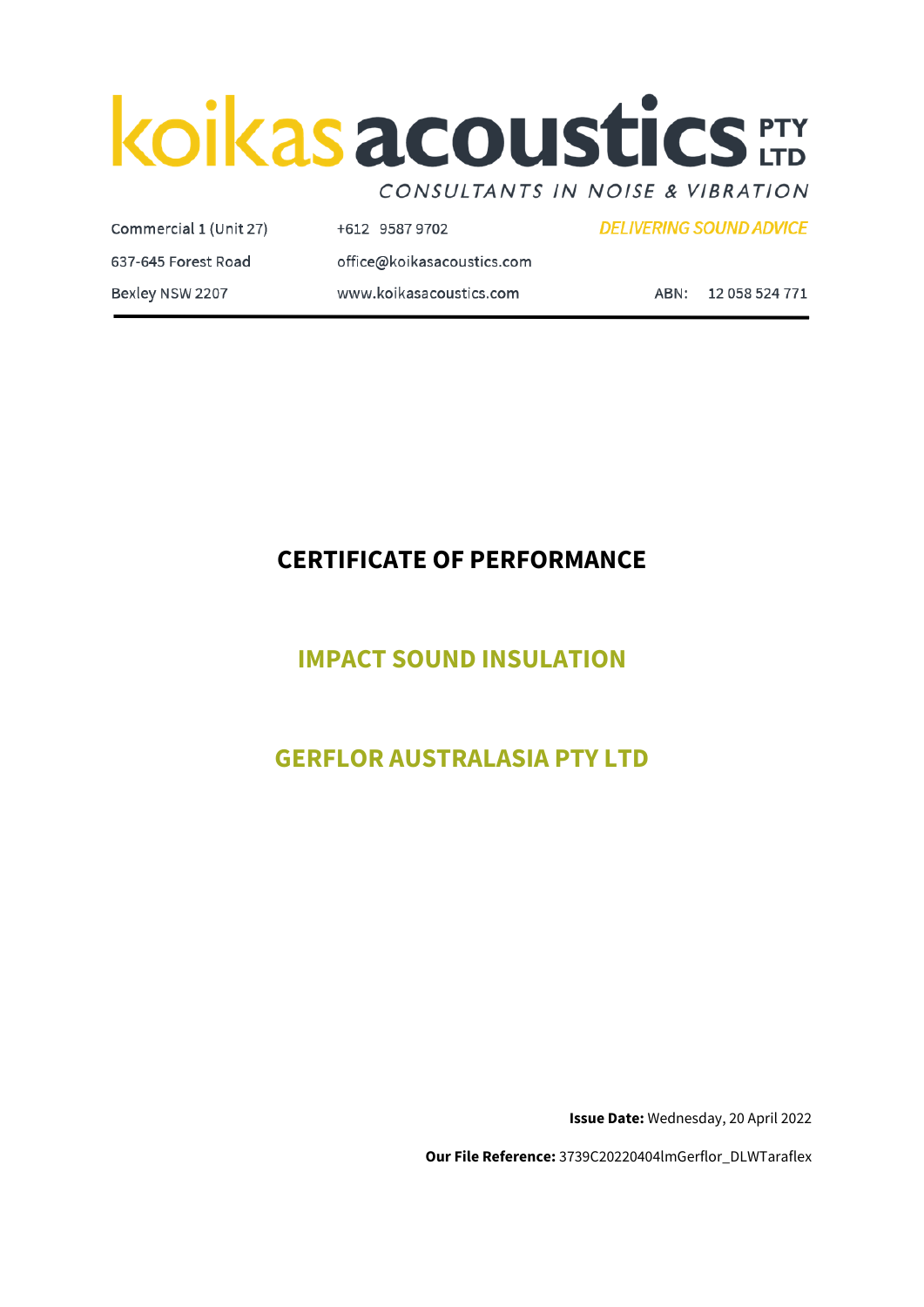#### **DOCUMENT CONTROL**

| <b>Project Title</b>      |            | Certificate of Performance<br><b>Impact Sound Insulation</b><br>Gerflor Australasia Pty Ltd                                |               |                                      |  |  |  |
|---------------------------|------------|----------------------------------------------------------------------------------------------------------------------------|---------------|--------------------------------------|--|--|--|
| <b>Project Number</b>     |            | 3739                                                                                                                       |               |                                      |  |  |  |
| <b>Document Reference</b> |            | 3739C20220404lmGerflor_DLWTaraflex                                                                                         |               |                                      |  |  |  |
| <b>Document Path</b>      |            | G:\Shared drives\KA Acoustics 2022\REPORT\Partition Testing Impact\3739<br>Gerflor\3739C20220404lmGerflor_DLWTaraflex.docx |               |                                      |  |  |  |
| <b>Version</b>            | Date       | Author                                                                                                                     | <b>Review</b> | <b>Notes</b>                         |  |  |  |
| V <sub>1</sub>            | 20/04/2022 | LМ                                                                                                                         | NΚ            | Report version 1 available for issue |  |  |  |
|                           |            |                                                                                                                            |               |                                      |  |  |  |
|                           |            |                                                                                                                            |               |                                      |  |  |  |
|                           |            |                                                                                                                            |               |                                      |  |  |  |
|                           |            |                                                                                                                            |               |                                      |  |  |  |
|                           |            |                                                                                                                            |               |                                      |  |  |  |
|                           |            |                                                                                                                            |               |                                      |  |  |  |
| <b>Prepared by</b>        |            | Nick Koikas<br>M.A.A.S.<br>Director                                                                                        |               |                                      |  |  |  |
| <b>Client</b>             |            | Gerflor Australasia Pty Ltd                                                                                                |               |                                      |  |  |  |
|                           |            | Attention: Steve Gradecak                                                                                                  |               |                                      |  |  |  |
|                           |            | E-mail: SGradecak@gerflor.com.au                                                                                           |               |                                      |  |  |  |

*The information contained herein should not be reproduced except in full. The information provided in this report relates to acoustic matters only. Supplementary advice should be sought for other matters relating to construction, design, structural, fire-rating, waterproofing, and the likes.* 



Page 2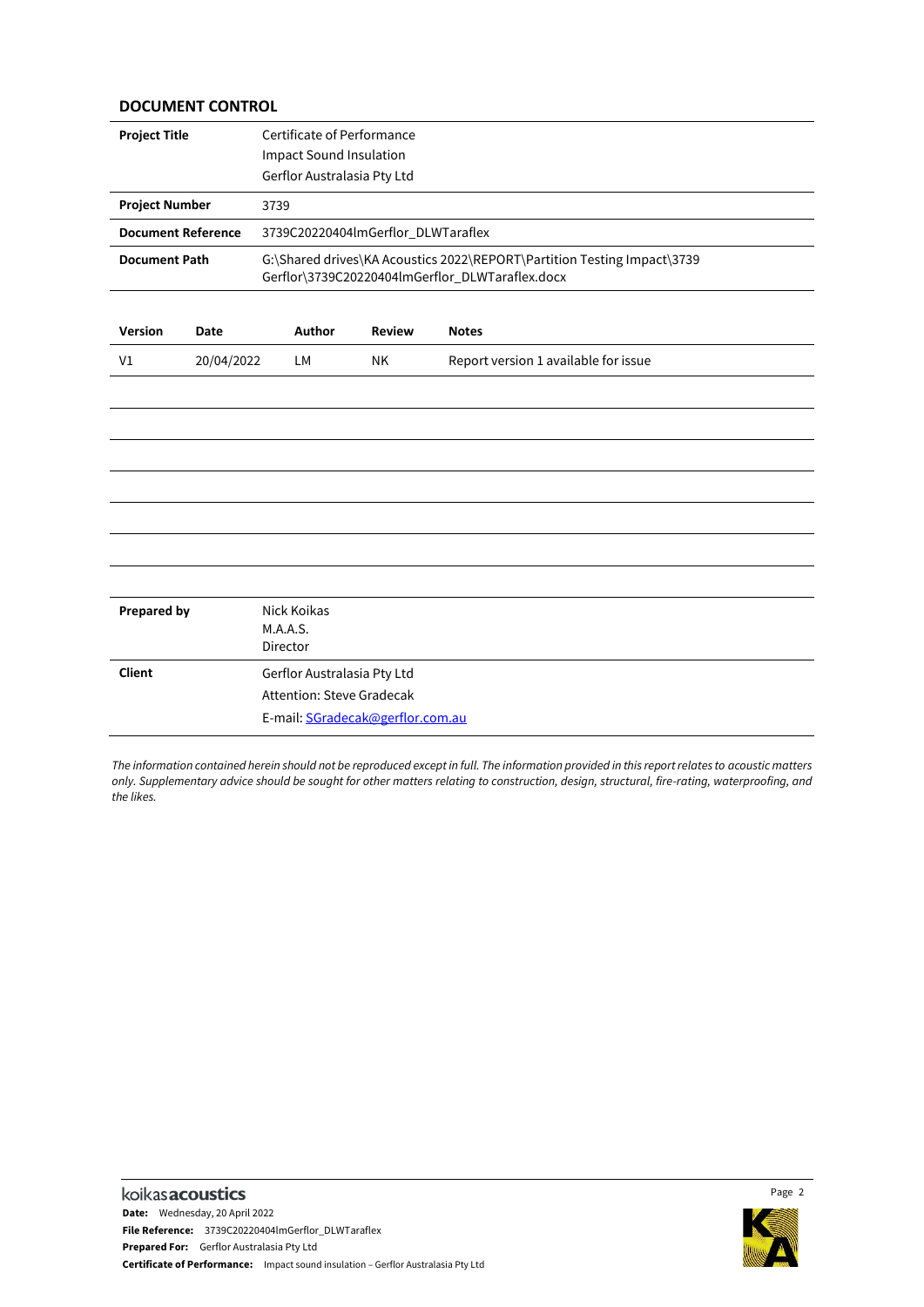# **CERTIFICATE OF PERFORMANCE**

# **IMPACT SOUND INSULATION**

# **GERFLOR AUSTRALIA PTY LTD**

# **CONTENTS**

| 1.0              |               |  |
|------------------|---------------|--|
| 2.0              |               |  |
|                  | 2.1           |  |
|                  | $2.2^{\circ}$ |  |
|                  | 2.3           |  |
|                  | 2.4           |  |
|                  | 2.5           |  |
| 3.0 <sub>2</sub> |               |  |
|                  | 3.1           |  |
|                  | 3.2           |  |
| 4.0              |               |  |
| 5.0              |               |  |

#### **TABLE OF APPENDICES**

Appendix A: Calculations and Graphs for Impact Noise Testing

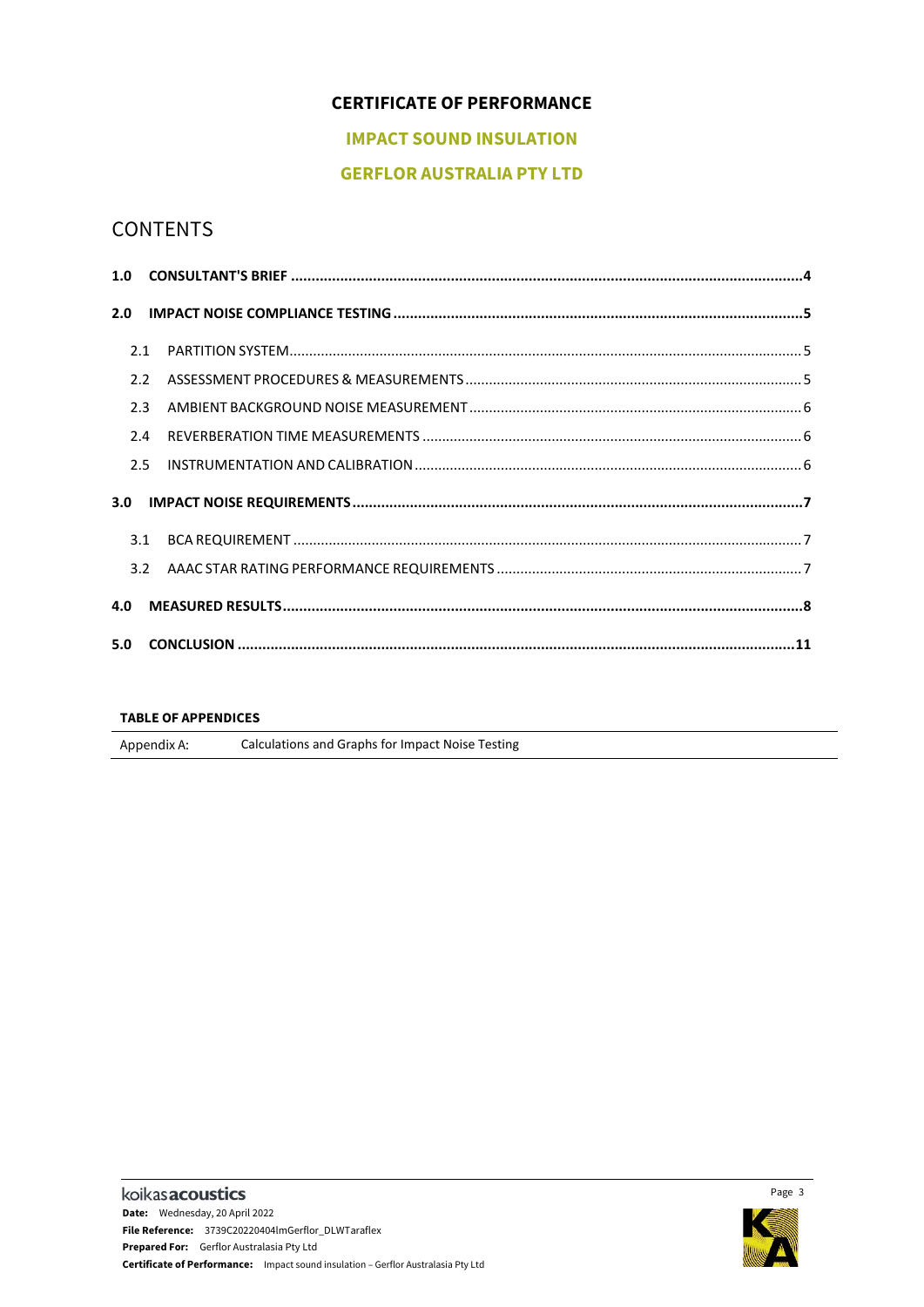# <span id="page-3-0"></span>**1.0 CONSULTANT'S BRIEF**

Koikas Acoustics was requested by Gerflor Australia Pty Ltd to conduct impact noise tests of the:

- **4 mm DLW Acoustic, and**
- **6.2 mm Taraflex Multi-use**

floor systems.

A total of two (2) tests were conducted which included the base ceiling/floor system with reinforced concrete slab and suspended ceiling.

The purpose of undertaking these impact noise tests was to quantify the acoustic performance of the flooring systems.

Test results were compared to the acoustic requirements of *Part F5 of BCA (Building Codes of Australia)* and the standards prescribed by the *Association of Australasian Acoustical Consultants (AAAC)*.

All measurements were carried out as per the guidelines and procedures outlined in:

- *AS/NZS ISO 140.7:2006 "Field measurements of impact sound insulation of floors" and* the rating determined, and as per
- *AS ISO 717.2-2004 "Rating of sound insulation in buildings and of building elements"*.

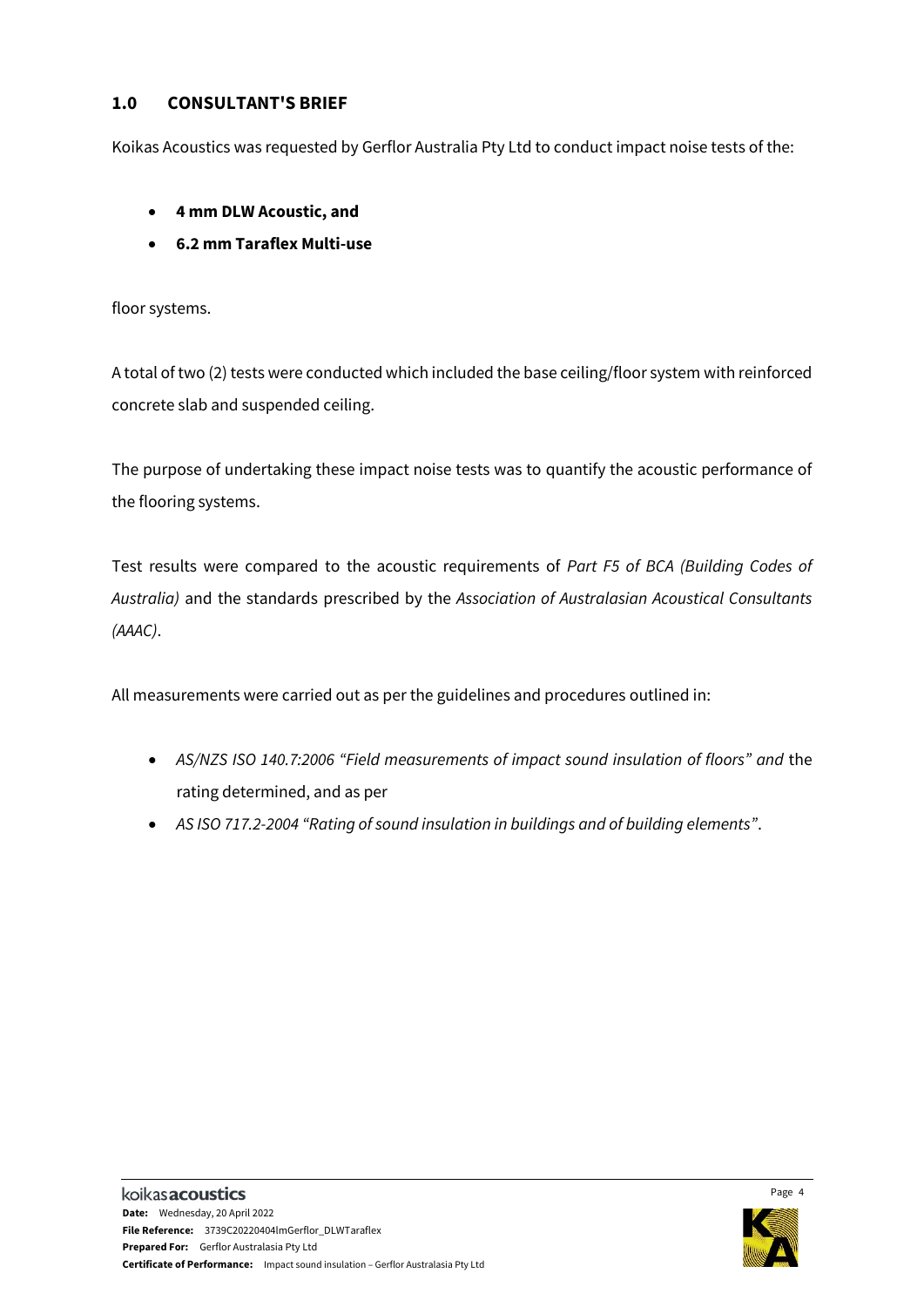# <span id="page-4-0"></span>**2.0 IMPACT NOISE COMPLIANCE TESTING**

### <span id="page-4-1"></span>**2.1 PARTITION SYSTEM**

Koikas Acoustics has been advised that the ceiling/floor system between the residential units is constructed with the following building materials:

- Approximately 200 mm thick concrete slab;
- 80~150 mm deep suspended ceiling cavity, and
- 13 mm thick standard plasterboard ceiling.

Hereafter referred to as the "*existing ceiling/floor system*" (ECFS).

The tests were conducted with the following floor covering in conjunction with the selected flooring over the ECFS:

- Test 00: Bare concrete floor (ECFS only) *for comparison purposes only*
- Test 01: 4 mm DLW Acoustic
- Test 02: 6.2 mm Taraflex Multi-use

# <span id="page-4-2"></span>**2.2 ASSESSMENT PROCEDURES & MEASUREMENTS**

The impact noise tests were taken within residential flat units in Sydney, NSW on Tuesday, 29<sup>th</sup> March 2022.

Spectrum sound level measurements of transmitted impact noise were recorded in 1/3 octave band centre frequencies between 50 and 10,000 Hertz.

A standardised BSWA Technology Co. Type TM002 S/N 440504 Tapping Machine was used to generate the sound field in the source rooms for the impact noise test. Impact noise measurements were carried out per the recommendations of *AS/NZS ISO 140.7:2006 "Field measurements of impact sound insulation of floors"*. This document provides information on appropriate measurement equipment and the proper implementation of measurement practices to achieve reliable results of impact sound insulation between rooms in buildings.

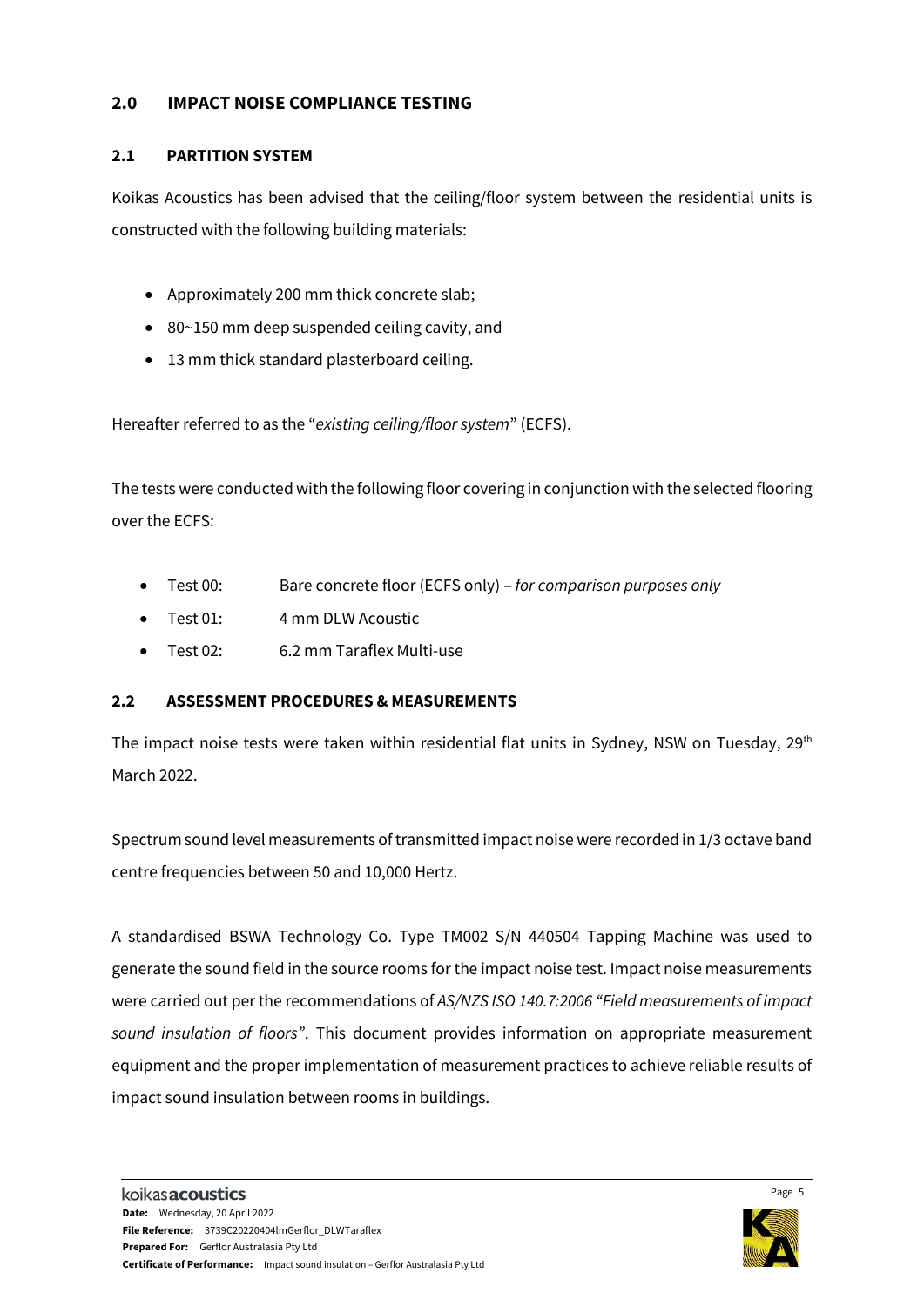For determining a single number quantity for impact sound insulation between rooms in buildings when measurements are conducted "in-situ",  $L_{nTw}$  (weighted standardised impact sound pressure level), the relevant standard is *AS/NZS ISO 717.2-2004 "Impact sound insulation"*. The calculated L'<sub>nT,w</sub> derived from applying the formulae in this standard allows for a comparison between these calculated levels and the nominated acceptable levels outlined in the *Verification Methods* of the *Building Code of Australia (BCA).*

#### <span id="page-5-0"></span>**2.3 AMBIENT BACKGROUND NOISE MEASUREMENT**

A measure of the underlying ambient noise was taken in the receiving rooms to account for the perceived noise in the space. Inaccuracies in the measurements and calculations can occur in areas of high ambient noise however the location of the site and receiver rooms meant little ambient noise was evident in this case. Ambient noise levels in each 1/3 octave frequency band were measured to take into account the effect of ambient noise during the recording of the transmitted impact noise levels.

#### <span id="page-5-1"></span>**2.4 REVERBERATION TIME MEASUREMENTS**

To determine the  $L_{nTw}$  reverberation time measurements need to be performed in the receiving rooms. The reverberation time in the receiver room is calculated to 'standardise' the airborne/impact noise transmission measurements to reference reverberation time of 0.5 seconds as required by AS/NZS ISO 140.7:2006 Section 3.4.

Reverberation time measurements were conducted using the impulse-source method. This consisted of averaging the sound level decay time associated with several large balloon bursts within the receiver room. This transient response was analysed by the sound level meter and a measure of the reverberation time in 1/3 octave bands was used to calculate the standardised impact noise rating.

#### <span id="page-5-2"></span>**2.5 INSTRUMENTATION AND CALIBRATION**

NTi XL2 precision spectrum analyser S/N A2A-19160-E0 was used for all measurements (impact noise, ambient noise, reverberation). The equipment used for taking noise level measurements is traceable to NATA certification. Field calibrations were taken before and after the impact noise measurements with a NATA calibrated pistonphone. No system drifts were observed.

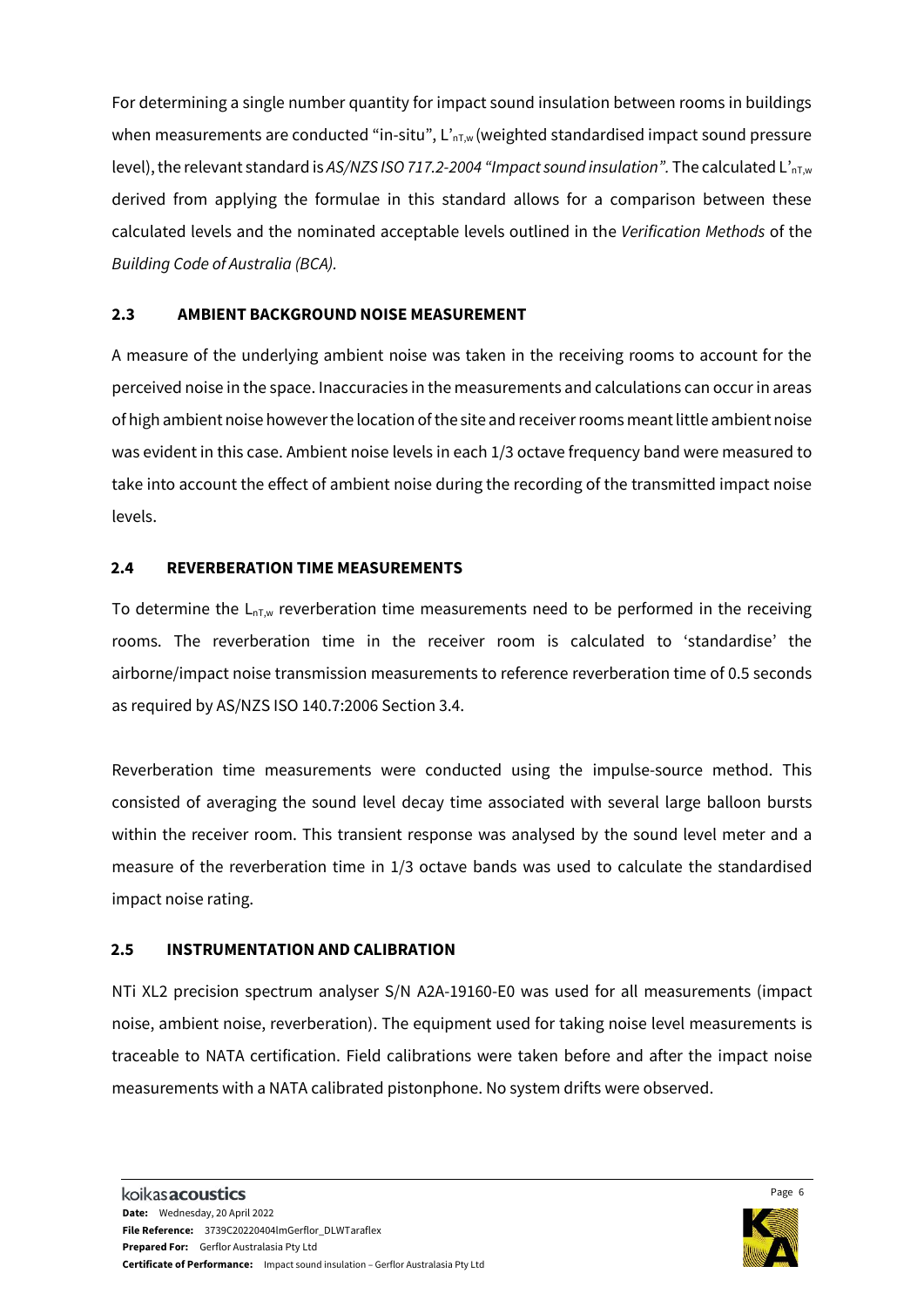# <span id="page-6-0"></span>**3.0 IMPACT NOISE REQUIREMENTS**

# <span id="page-6-1"></span>**3.1 BCA REQUIREMENT**

For verification of the impact noise rating for floors, Part FV5.1 (b) of the latest update of the Building Code of Australia (BCA) 2019 states:

*Impact: a weighted standardised impact sound pressure level (L<sub>nT,w</sub>) not more than 62 when determine under AS ISO 717.2*

# <span id="page-6-2"></span>**3.2 AAAC STAR RATING PERFORMANCE REQUIREMENTS**

Reproduced from the Association of Australasian Acoustical Consultants (AAAC) Guideline for Apartment and Townhouse Acoustic Ratings, the following Table (Section C) describes the acoustic ratings regarding the Star Rating System.

| Star Rating requirements for Inter-tenancy Activities – Published by the AAAC<br>Table 1. |        |        |        |        |        |  |  |  |
|-------------------------------------------------------------------------------------------|--------|--------|--------|--------|--------|--|--|--|
| <b>INTER-TENANCY ACTIVITIES</b>                                                           | 2 Star | 3 Star | 4 Star | 5 Star | 6 Star |  |  |  |
| (c) Impact isolation of floors                                                            |        |        |        |        |        |  |  |  |
| Between tenancies<br>$LnTw \leq$<br>٠                                                     | 65     | 55     | 50     | 45     | 40     |  |  |  |
| Between all other spaces & tenancies<br>LnTw ≤<br>۰                                       | 65     | 55     | 50     | 45     | 40     |  |  |  |

Note, Koikas Acoustics is of the understanding that the impact noise ratings in Table 1 infer L'<sub>nTw</sub> and not  $L_{nTw}$ .  $L_{nTw}$  is an impact noise rating derived from tests undertaken in a laboratory and  $L'_{nTw}$  is derived from field tests.

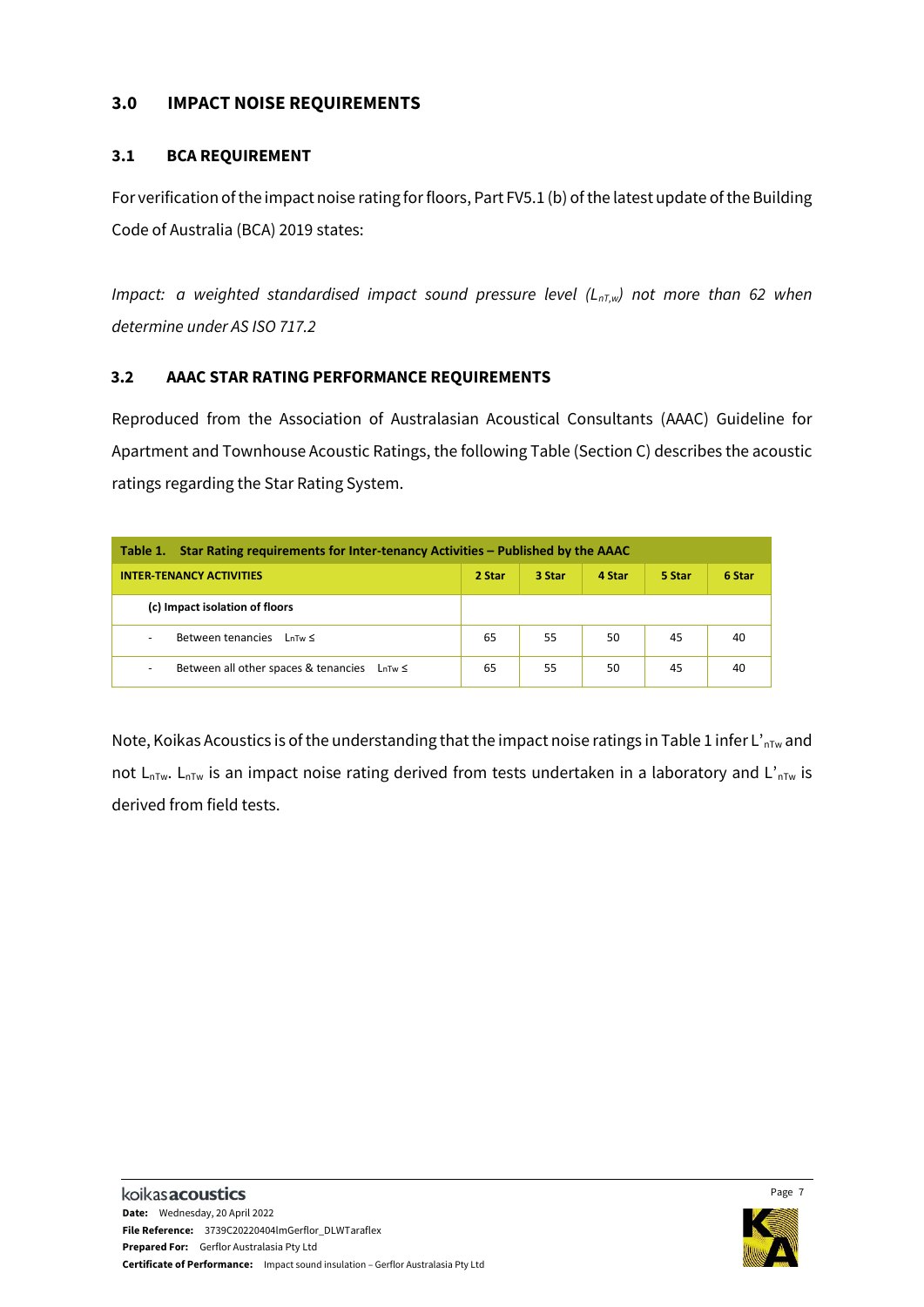# <span id="page-7-0"></span>**4.0 MEASURED RESULTS**

The results of the impact noise tests are summarised in Table 2 below.

| Table 2. Impact noise insulation performance summary for tested ceiling/floor Systems |    |                                                                       |                   |  |  |  |
|---------------------------------------------------------------------------------------|----|-----------------------------------------------------------------------|-------------------|--|--|--|
| <b>System Tested</b> <sup>1</sup>                                                     |    | $\mathbf{L}^{\prime}$ <sub>nTw</sub> <sup>3</sup> FIIC <sup>4,5</sup> | AAAC <sup>6</sup> |  |  |  |
| Test 00: Bare concrete floor (ECFS only) – for comparison purposes only               | 60 | 44                                                                    |                   |  |  |  |
| Test 01: 4 mm DLW Acoustic                                                            | 46 | 60                                                                    |                   |  |  |  |
| Test 02: 6.2 mm Taraflex Multi-use                                                    | 46 | 60                                                                    |                   |  |  |  |

Detailed calculations of the partition system's impact noise insulation on the ceiling/floor systems are attached as **Appendix A**.

The following are also noted:

- 1. All tests were undertaken with the existing ceiling/floor system consisting of between 200 mm thick concrete sub-base with approximately 80~150 mm suspended ceiling cavity and one layer of 13 mm thick plasterboard ceiling.
- 2. The tested flooring systems as listed in Table 2 (Test 01) have met both the BCA 2019 minimum requirement ( $L_{nT,w} \le 62$ ) and the AAAC Star rating of 5 for impact noise insulation.
- 3. The lower the  $L_{nT,w}$  rating the better the impact insulation.
- 4. The relation between Field Impact Insulation Class (FIIC) and Impact Insulation Class (IIC) can be described by the formula FIIC + 5  $\approx$  IIC.
- 5. The higher the IIC and FIIC the better the impact insulation.
- 6. The higher the AAAC Star Rating the better the impact insulation.
- 7. The information contained herein should not be reproduced except in full.

Page 8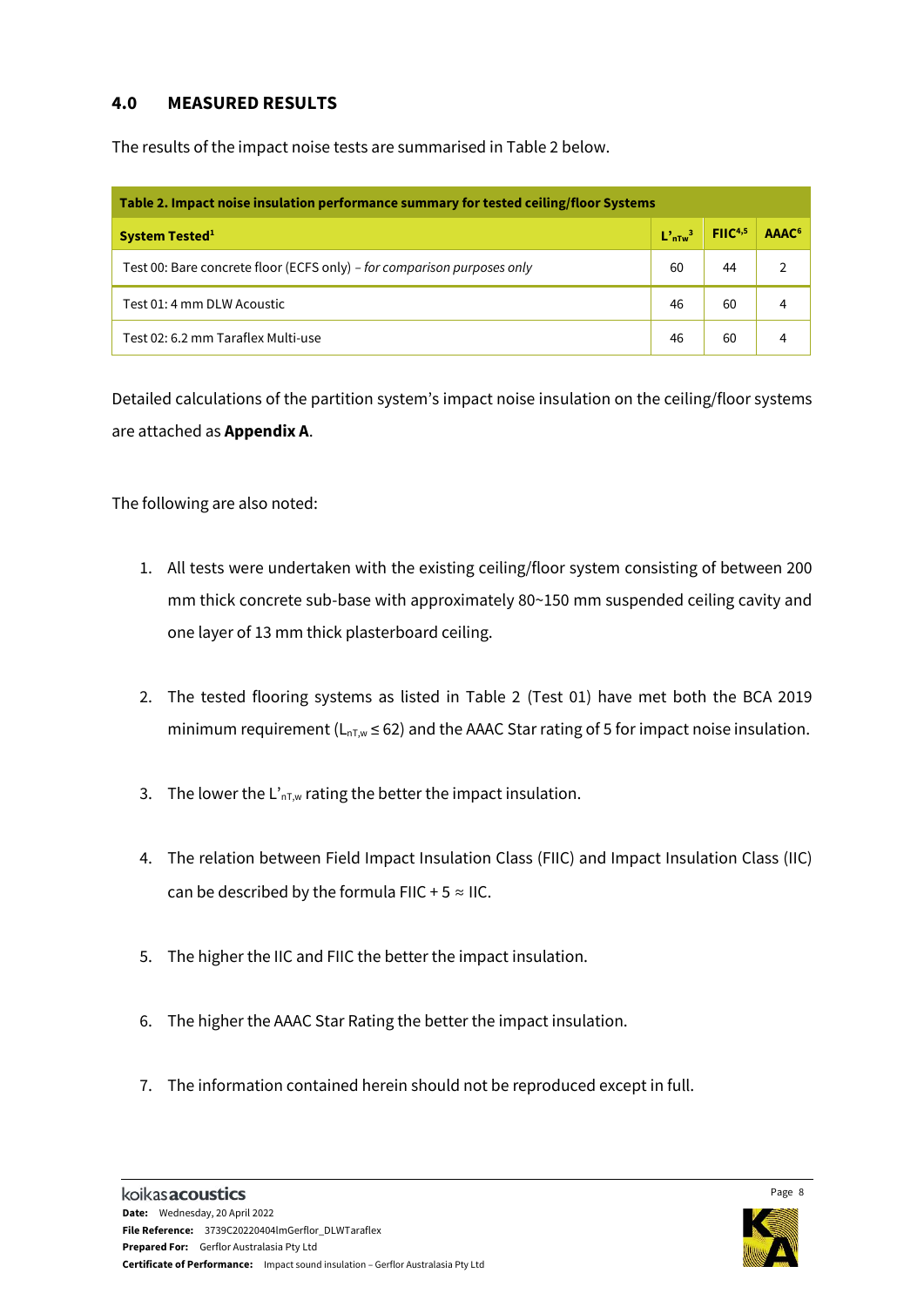- 8. The information provided in this report relates to acoustic matters only. Supplementary advice should be sought for other matters relating to flooring installation, construction, design, structural, fire-rating, waterproofing, and the likes.
- 9. Product installation details and methodologies must be sought from the product supplier, installer, or other experts. Koikas Acoustics is not liable for any product defects.
- 10. The acoustic ratings provided in this report are indicative of a 1  $m<sup>2</sup>$  sample and should be used for comparative purposes only. Acoustic ratings will vary depending on the testing environment/conditions including, materials/structures of the existing ceiling/floor system, room volume, internal layout, and workmanship. Even with the same testing environment, acoustic ratings can vary from room to room and between buildings as no two buildings are identical. A fully laid flooring system typically presents a lower acoustical rating, i.e. up to 3 rating points less. For example, where the flooring is system is quantified with a 1 m<sup>2</sup> sample as being  $L'_{\text{nTw}}$  45 when the same flooring is laid from wall to wall, the acoustical rating could reduce up to  $L'_{nTw}$  48.
- 11. Floor covering must not make contact with any walls or joineries (kitchen benches, cupboards etc). During the installation of any hard floor coverings, temporary spaces of 5~10mm should be used to isolate the floor covering from walls and/or joineries and the resulting gaps should be filled with a suitable mastic type sealant or off-cut of underlay or the equivalent where available. The acoustic integrity could be degraded if the above precautions and treatments are not implemented. Refer to Figures 1 and 2 below for details of the proper installation of flooring materials.

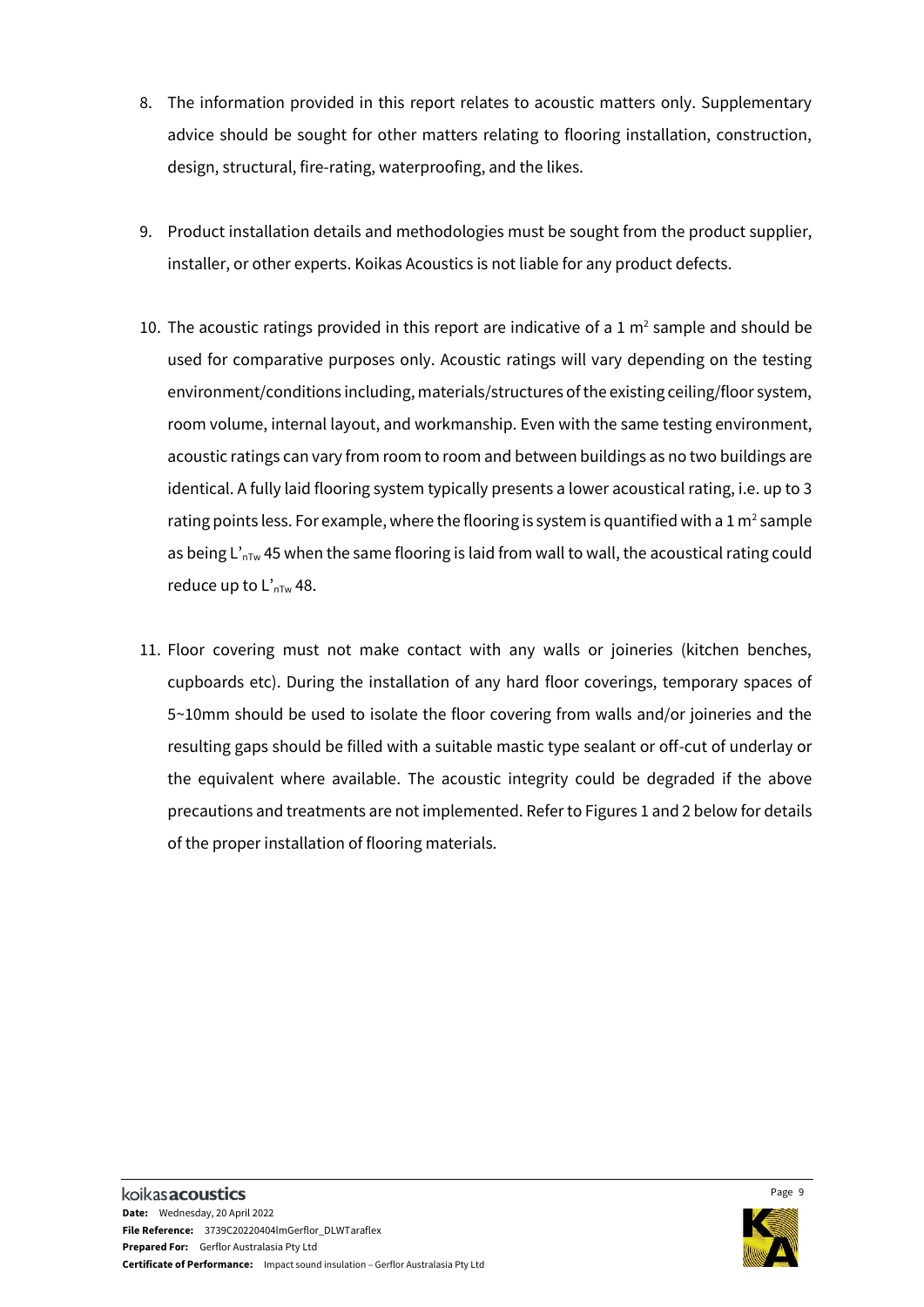

Figure 1. Wall / Joinery details (skirting board & scotia)



Figure 2. Wall / Joinery details (skirting board)



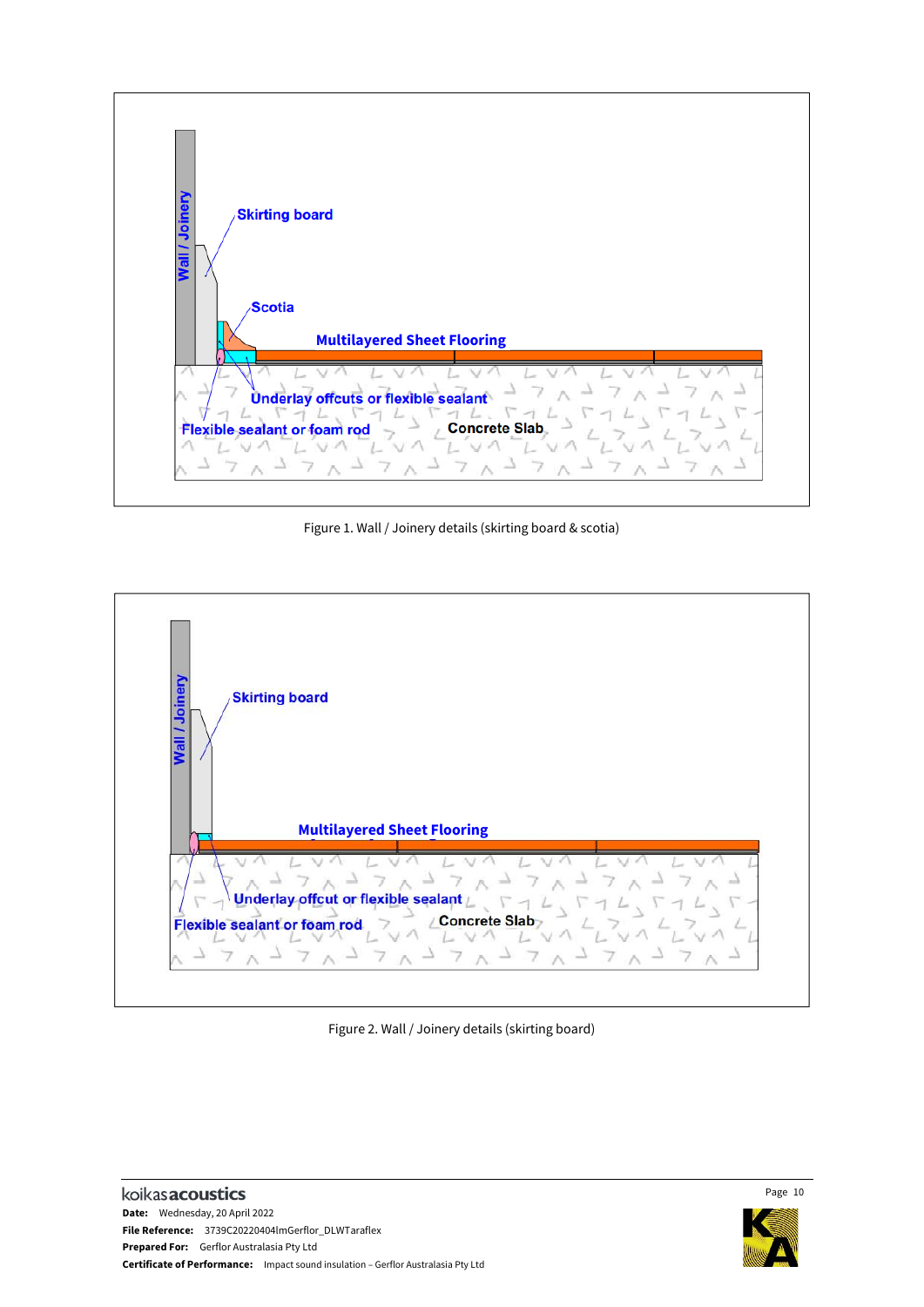#### <span id="page-10-0"></span>**5.0 CONCLUSION**

Koikas Acoustics was requested by Gerflor Australasia Pty Ltd to undertake impact noise tests ofthe **4 mm DLW Acoustic and 6.2 mm Taraflex Multi-use** flooring systems. The acoustic performances were calculated and compared against the acoustic requirements of the current BCA and AAAC Star Ratings that are commonly used in Australia.

The calculated acoustic rating of the tested flooring system is summarised and presented in **Table 2** of this report. A detailed test certificate is provided in **Appendix A**.

The acoustic ratings provided in this report are indicative and for comparative purposes only. Acoustic ratings will vary depending on the testing environment/conditions including, materials/structures of the existing ceiling/floor system, room volume, internal layout, and workmanship. Even with the same testing environment/conditions, acoustic ratings would still vary from building to building.

It is recommended that in-situ testing be conducted before any full fit-out as the sub-base ceiling/floor system and the wall junctions could impact the noise transfer to the unit below.

This report should be reproduced in full including the attached Appendix.

Floor covering must not make contact with any walls or joineries (kitchen benches, cupboards, etc). During the installation of any hard floor coverings, temporary spaces of 5~10 mm should be used to isolate the floor covering from walls and/or joineries and the resulting gaps should be filled with a suitable mastic type sealant or off-cut of underlay or the equivalent where available. The acoustic integrity could be degraded if the above precautions and treatments are not implemented.

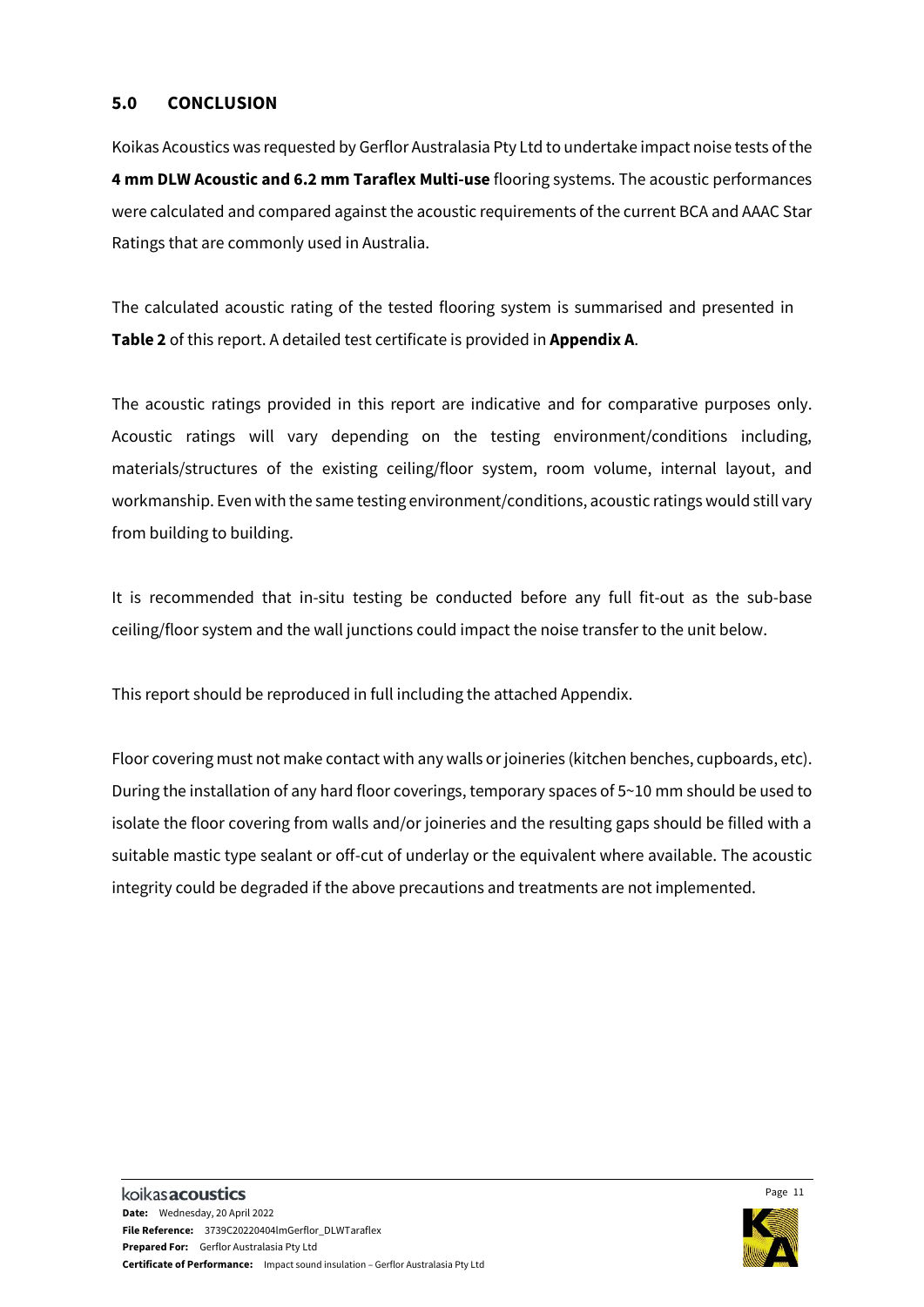# **APPENDIX A**

**A P P E N D I X A**

# **APPENDIX A**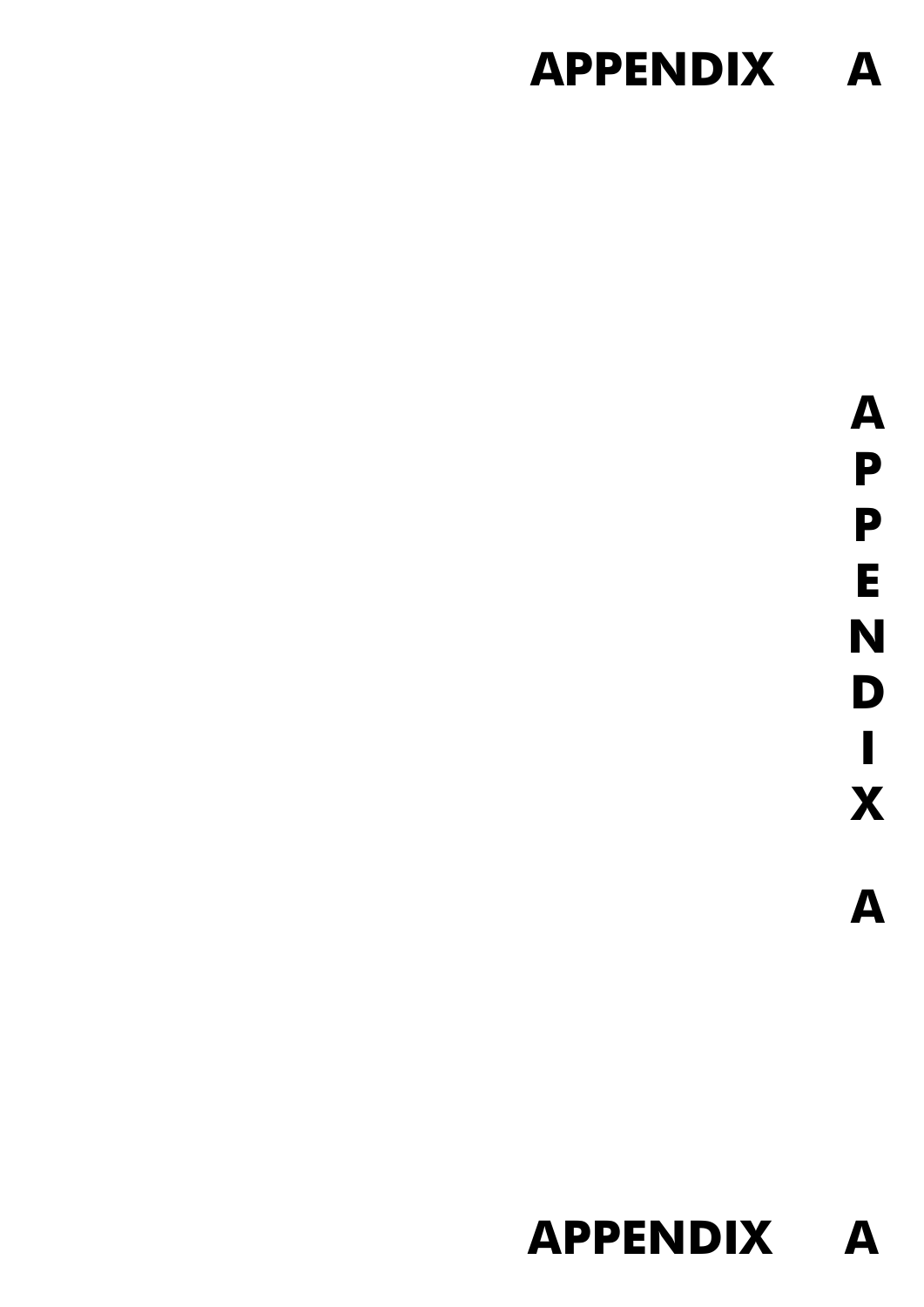#### **FIELD MEASUREMENTS OF IMPACT SOUND INSULATION OF FLOORS**

koikas acoustics :::



-10

| and the contract of the contract of the contract of the contract of the contract of the contract of the contract of |    |                                      |                 |     | $11/7$ $3130/11.2 - 2007$ |                 |                |                        |
|---------------------------------------------------------------------------------------------------------------------|----|--------------------------------------|-----------------|-----|---------------------------|-----------------|----------------|------------------------|
|                                                                                                                     |    | 50-2500) -9 AS ISO 717.2 - 2004      | Ci(50-2500)     |     | N/A AS ISO 717.2 - 2004   | Ci(50-2500)     | $\overline{3}$ | AS ISO 717.2 - 2       |
|                                                                                                                     |    | 63-2000) -9 AS ISO 717.2 - 2004      | $Ci(63 - 2000)$ |     | N/A AS ISO 717.2 - 2004   | $Ci(63-2000)$ 3 |                | AS ISO 717.2 - 2       |
|                                                                                                                     |    | AAAC <b>x</b> 2 Star AAAC Guidleline | <b>AAACT</b>    | N/A | AAAC Guidleline           | <b>AAAC</b>     |                | 4 Star AAAC Guidleline |
| <b>FIIC</b>                                                                                                         | 44 | ASTM E1007-14                        | <b>FIIC</b>     | N/A | ASTM E1007-14             | <b>FIIC</b>     | 60             | ASTM E1007-14          |
|                                                                                                                     |    |                                      |                 |     |                           |                 |                |                        |
|                                                                                                                     |    |                                      |                 |     |                           |                 |                |                        |

#### **Improvement of Impact Sound Insulation** 50 46 Improvement of impact sound insulation delta L between (sub-base with underlay and floor covering) and (sub-base with floor covering) 40  $40$ 34 34 Improvement of impact sound insulation delta L between (sub-base with underlay and floor covering) and (sub- base) $\overline{30}$ Impact Noise Reduction [dB] **Impact Noise Reduction [dB]**  $2<sub>2</sub>$ 20 16 10 <sup>8</sup> <sup>8</sup> 5  $3 \qquad 4 \qquad 3$ 3  $00001$ 0 0 0 0 0 0 0 0 0 0 0 0 0 0 0 0 0 0 0 0 0  $\overline{0}$ 50 63 80 100 125 160 200 250 315 400 500 630 800 1 000 1 250 1 600 2 000 2 500 3 150 4 000 5 000 -3 -4 **Third Octave Band, f, [Hz]**

#### **Definitions of Noise Metrics**

**FIIC:** 

Field Impact Insulation Class is a single-number rating of how well a floor system attenuates impact type sounds, such as footsteps. Calculated from third-octave band normalised impact sound pressure level data and referenced to 10 m<sup>2</sup> as described in ASTM E989. The higher the single-number rating, the better its impact insulation performance.

#### **L'nT,w:**

The Weighted Standardised Impact Sound Pressure Level when measured in situ referenced to a reverberation time (RT60) of 0.5 seconds. Used by the AAAC to determine their respective Star Rating.

#### **Ci:**

Spectrum adaption term is a low frequency correction factor. Typically for massive floors such as concrete, the values are about zero while for timber joist floors Ci is positive because of the low resonant frequencies. Considers frequency range between 100 -and 2500 Hz.

#### **Ci(50-2500):**

Same as above, but for the frequency range 50 -2500 Hz.

#### **Ci(125-2000):**

Same as above, but for the frequency range 125 -2000 Hz.

| <b>AAAC Star R.</b> |                        |                    |         |                     |                       |
|---------------------|------------------------|--------------------|---------|---------------------|-----------------------|
| L'nT.w              | 65                     | 55                 | 50      | 45                  | 40                    |
| <b>FIIC</b>         | 45                     | 55                 | 60      | 65                  | 70                    |
| <b>Comments</b>     | Below<br><b>BCA 62</b> | Clearly<br>Audible | Audible | Barely<br>Inaudible | Normally<br>Inaudible |